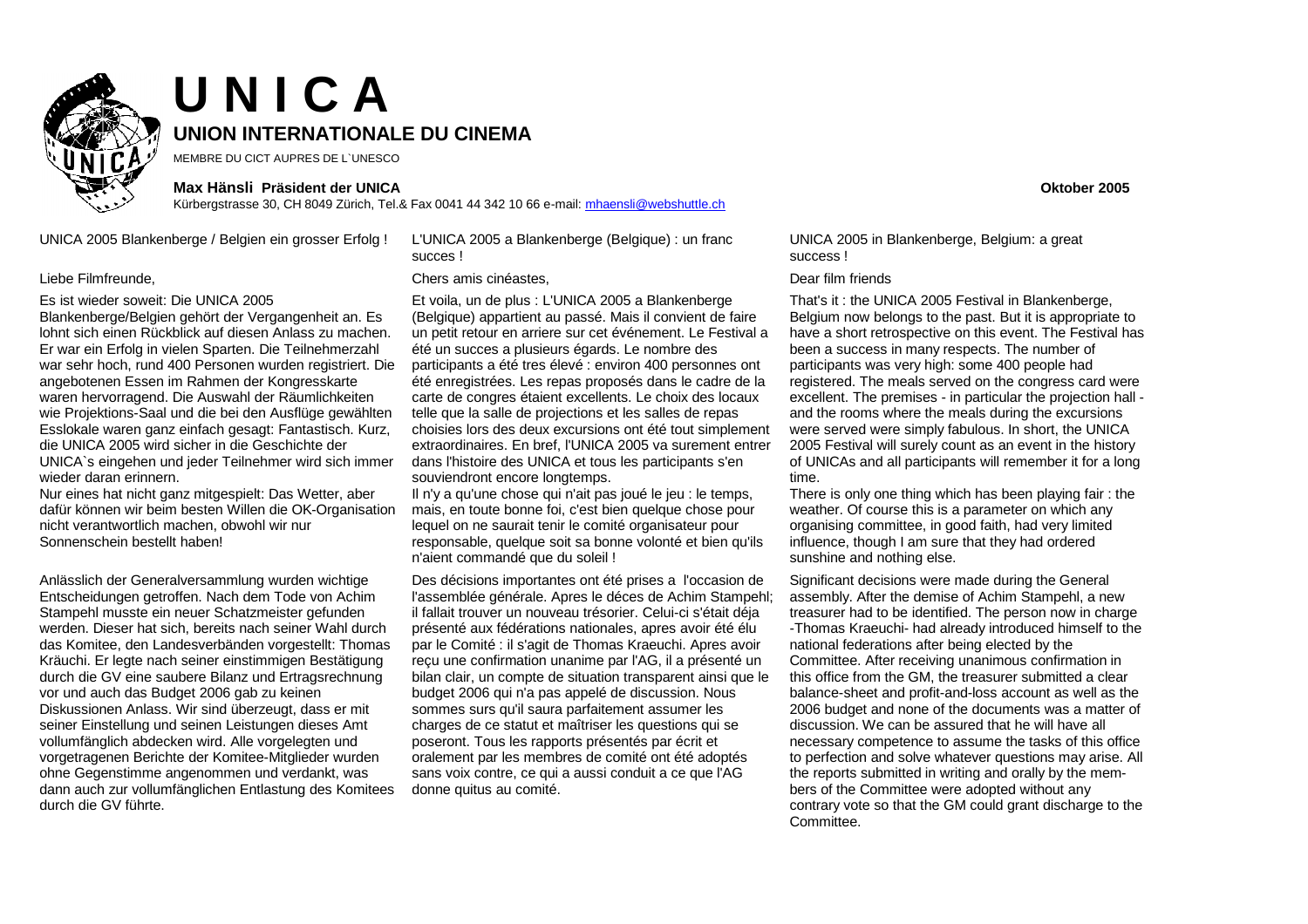Es gab zwei Anträge des Komitees, die der GV vorgelegt wurden:

Die Namensänderung, die bereits seit Jahren zur Diskussion steht und über die nun endlich entschieden werden soll, stand zu oberst auf der Liste. Nach kurzen Diskussionen, um die der Vorsitzende die Mitglieder gebeten hatte, erfolgte schlussendlich die Abstimmung. Von den beiden vorgelegten Anträgen zu dieser Namensänderung erhielt der Vorschlag des Komitees

# **UNICA UNION INTERNATIONALE DU CINEMA UNION INTERNATIONALE DU CINÉMA - UNION INTERNATIONALE DU CINÉMA**

eine klare Mehrheit. Somit hoffe ich, dass dieses Problem für die nächsten 20 Jahre gelöst ist.

Ich danke allen Landesverbänden für die objektive Diskussion zu diesem Thema.

Keine Diskussion über den zweiten Antrag der Komitees, dass künftig, d.h. ab UNICA 2006 nur noch DV (Mini und grosse Kassette) und DVD eingereicht werden können, wurde ohne Gegenstimme zugestimmt.

Da immer mehr Player alle Systeme wie PAL, NTSC und SECAM abspielen können, dürfte in nächster Zeit auch dieses Problem gelöst werden, obwohl, sicher mit Recht auf das neue HDV und den kommenden Chips hingewiesen wurde. Wir müssen jedes Jahr von neuem dieses Problem beachten und wir werden immer frühzeitig die Landesverbände darüber informieren.

Deshalb die Bitte an die Landesverbände: Überspielen Sie bitte alle Ihre eingereichten Wettbewerbs-Produktionen auf diese beiden Formate. Sie erleichtern dem Organisator und dem UNICA-Archiv die Arbeiten. Vielen Dank.

Das Gross-Ereignis 2006 steht vor der Türe. Mit viel Begeisterung wurde Korea 2006 vorgestellt und die Arbeiten für diese Reise laufen auf vollen Touren. Ich wäre Ihnen dankbar, wenn Sie Ihre Mitglieder auf diese Möglichkeit, einer Reise nach Süd-Korea zur UNICA, aufmerksam machen würden. Informationsmaterial stelle ich gerne zur Verfügung.

Question essentielle qui faisait l'objet d'un débat depuis des années et sur laquelle il fallait se prononcer : la modification de l'appellation UNICA. Apres un court débat que le président avait sollicité, on a enfin pu passer au vote. Sur les propositions présentées, c'est celle du Comité - visant a ce que "UNICA" renvoie a

a obtenu une majorité claire. J'espere ainsi que ce probleme sera considéré comme résolu pour les 20 prochaines années.

Je remercie toutes les fédérations nationales pour la discussion objective qui a été conduite sur ce theme.

Il n'y a pas eu de discussion quant a la deuxieme proposition présentée par le Comité, a savoir que, a l'avenir, c'est-a-dire a partir de l'UNICA 2006, seuls les DV (cassette mini ou standard) et les DVD ne puissent etre remis, a été acceptée sans voix contre. Considérant que de plus en plus de projecteurs peuvent faire passer tous les systemes tels que PAL, NTSC et SECAM, ce probleme devrait également etre résolu dans un avenir proche, bien qu'on ait fait mentionné, probablement a juste titre, la prochaine arrivée des HDV et les nouvelles puces. Nous devons réexaminer la question chaque année et nous informerons les fédérations nationales en temps utile.

Par conséquent, nous faisons la demande suivante aux fédérations nationales : veuillez transférer toutes vos productions pour le Concours sur ces deux formats. Cela facilitera la tâche de l'organisateur et de la Cinématheque de l'UNICA. Merci beaucoup.

Le grand événement de 2006 est maintenant tres proche. C'est avec beaucoup d'enthousiasme que nous a été présenté l'UNICA en Corée 2006 et les préparatifs pour ce voyage battent leur plein. Je vous serais reconnaissant de bien vouloir attirer l'attention de vos membres sur cette possibilité de faire le voyage en Corée du Sud pour l'UNICA. Je vous remettrai volontiers une documentation a ce sujet.

Deux motions du Comité ont été soumises a l'AG. Two proposals from the Committee were submitted to the GM :

> There was first an important question which had been the subject of much debating for years and about which we had to come to a decision: changing the development of the acronym UNICA. After a short discussion with the delegates, as requested by the president, the GM could eventually come to a vote. Of the two proposals, the one originally tabled by the Committee - aiming at having "UNICA" referring to

obtained a clear majority. I hope that the issue can be considered as solved for the next 20 years.

I would like to thank all the national federations for the objective discussion that was held about this topic.

There was no debating about the second proposal submitted by the Committee - in the future, i.e. beginning with UNICA 2006, only DVs (mini or standard cassettes) and DVDs can be submitted for the Competition. This proposal was accepted unanimously. Considering that an increasing majority of players are now able to accept all systems - PAL, NTSC and SECAM - this problem should also be solved in the near future, though a delegate duly reminded us that the HDV and the new chips are just around the corner. We will probably have to re-examine this issue on a yearly basis and inform the national federations in due time.

Consequently, we make the following request to all national federations : please transfer all your films/videos for the Contest onto either format. That will greatly facilitate the task of the organizers and the UNICA Film Librarian. Thank you very much.

The great event of 2006 is now drawing close. The UNICA 2006 Festival in South Korea was promoted with much enthusiasm and the preparations for this event are already in full swing. I kindly ask you to draw the attention of your members to the possibility of joining the party who will take part in this event in South Korea and I can provide full documentation with detailed information about it.